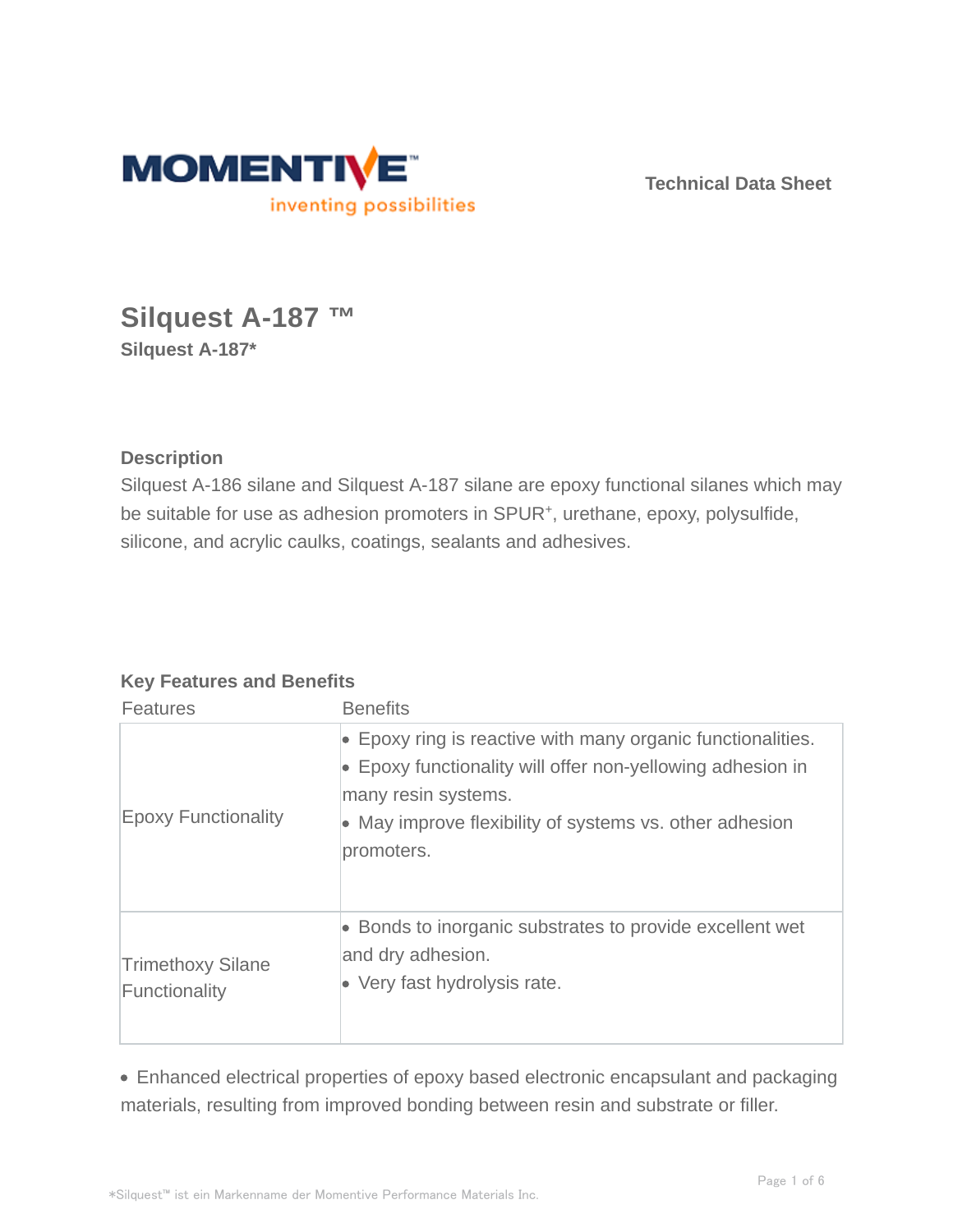An excellent candidate for waterborne applications such as acrylic and vinyl-acrylic caulks.

• Improved adhesion to glass, and metal substrates can be obtained in epoxy, polysulfide, urethane and acrylic bases adhesives, sealants and caulks.

SPUR+ perpolymer applications benefit from adhesion without decrease in elongation and yellowing.

Urethane applications benefit from enhanced adhesion to glass and metal substrates, while providing improved shelf stability over amino silane alternatives. Typical use level ranges from 0.5 to 1.5 pbw.

Epoxy applications benefiting from the use of Silquest A-186 silane or Silquest A-187 silane include quartz filled epoxy encapsulants, pre-mix formulations, sand-filled epoxy concrete patching materials, and metal filled epoxy materials suitable for mold die tools. Epoxy encapsulation systems benefit from Momentive Performance Materials epoxy family of Silquest silanes' ability to enhance wet adhesion, reducing the risk of semiconductor or integrated circuit failure due to water ingress or surface corrosion. Typical use level is 1.0 pbw.

Polysulfide applications benefit from enhanced adhesion performance, without suffering odor issues associated with mercapto based silanes. Typical use level ranges from 0.5 to 1.5 pbw.

Latex caulk applications benefit from enhanced adhesion to glass and metal substrates, without suffering yellowing issues associated with amino silane adhesion promoters. Typical use level ranges from 0.2 to 0.5 pbw.

**Typical Physical Properties**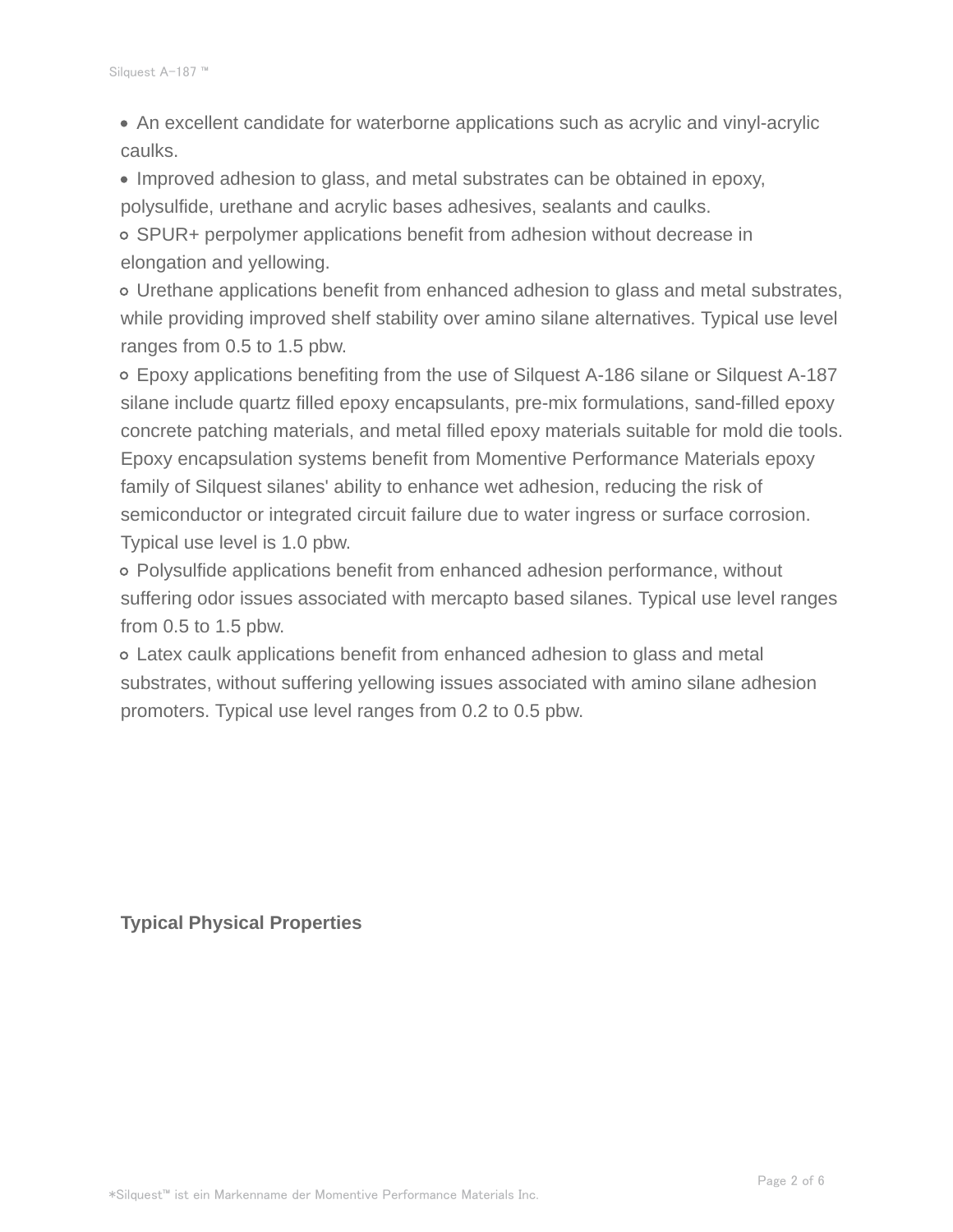| Appearance                           | Clear, pale | Clear, pale |
|--------------------------------------|-------------|-------------|
| Molecular Weight                     | 246.1       | 236.1       |
| Specific Gravity at 25/25°C          | 1.065       | 1.069       |
| Refractive Index nD 25°C             | 1.448       | 1.427       |
| Flash Point, Tag Closed Cup, °C (°F) | 113(235)    |             |
| Flash Point, ASTM D 93, °C (°F)      |             | 110(230)    |
| Boiling Point, °C (°F)               | 310 (590)   | 290 (554)   |

| Silquest A-186 Silane | Silquest A-187 Silane |
|-----------------------|-----------------------|
| Clear, pale           | Clear, pale           |
| 246.1                 | 236.1                 |
| 1.065                 | 1.069                 |
| 1.448                 | 1.427                 |
| 113(235)              |                       |
|                       | 110 (230)             |
| 310 (590)             | 290 (554)             |

## **Solubility**

Silquest A-186 silane and Silquest A-187 silane are soluble in water after hydrolysis, alcohol, acetone and most aliphatic esters at normal application levels under five percent. Hydrolysis releases methanol.

### **Chemical Structure**

Silquest A-186 Silane



#### Beta-(3,4-Epoxycyclohexyl)ethyltrimethoxysilane

#### Silquest A-187 Silane



Gamma-Glycidoxypropyltrimethoxysilane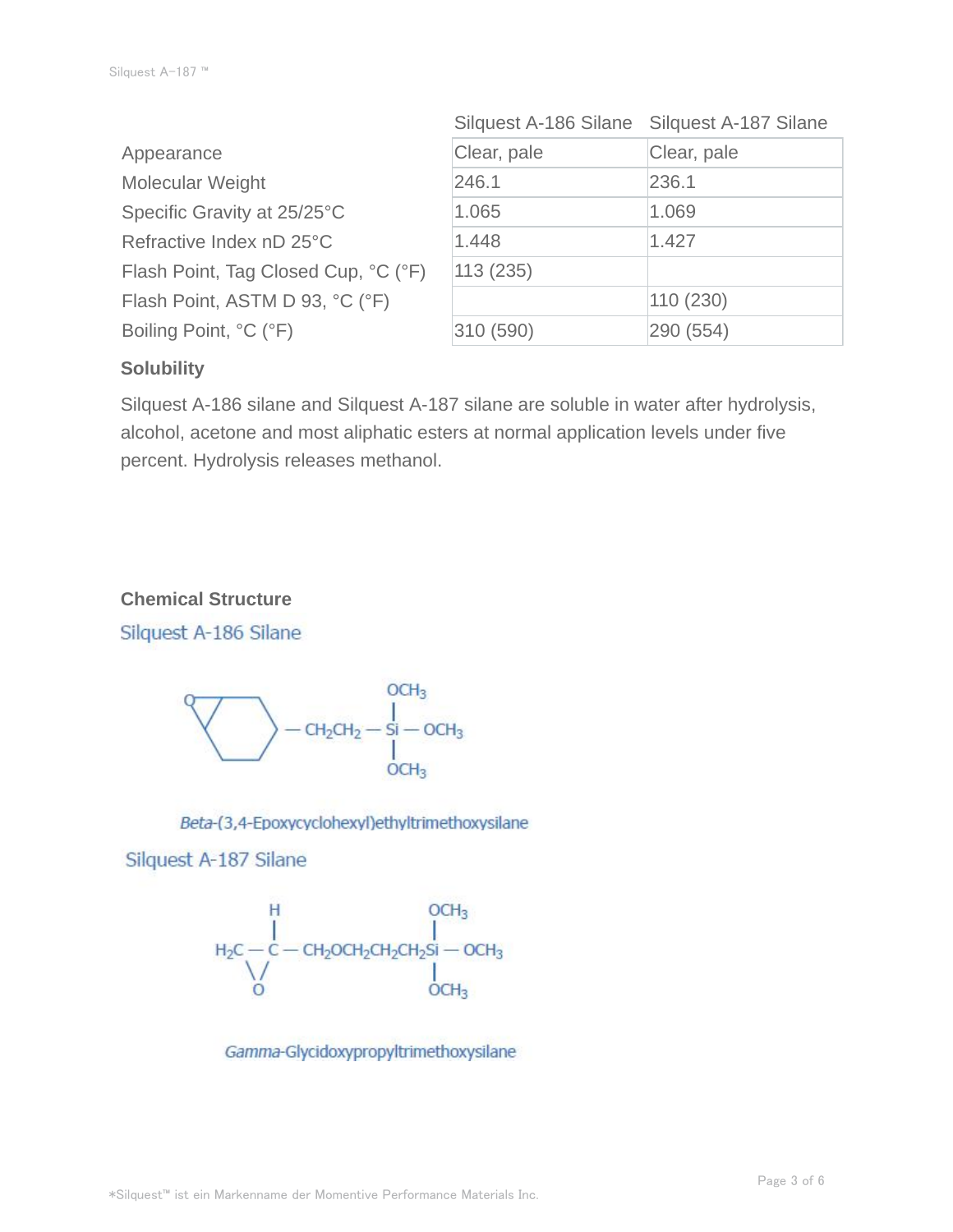#### **Patent Status**

Nothing contained herein shall be construed to imply the nonexistence of any relevant patents or to constitute the permission, inducement or recommendation to practice any invention covered by any patent, without authority from the owner of the patent.

#### **Product Safety, Handling and Storage**

Customers should review the latest Safety Data Sheet (SDS) and label for product safety information, safe handling instructions, personal protective equipment if necessary, emergency service contact information, and any special storage conditions required for safety. Momentive Performance Materials (MPM) maintains an aroundthe-clock emergency service for its products. SDS are available at www.momentive.com or, upon request, from any MPM representative. For product storage and handling procedures to maintain the product quality within our stated specifications, please review Certificates of Analysis, which are available in the Order Center. Use of other materials in conjunction with MPM products (for example, primers) may require additional precautions. Please review and follow the safety information provided by the manufacturer of such other materials.

#### **Limitations**

Customers must evaluate Momentive Performance Materials products and make their own determination as to fitness of use in their particular applications.

**Contact Information** Email commercial.services@momentive.com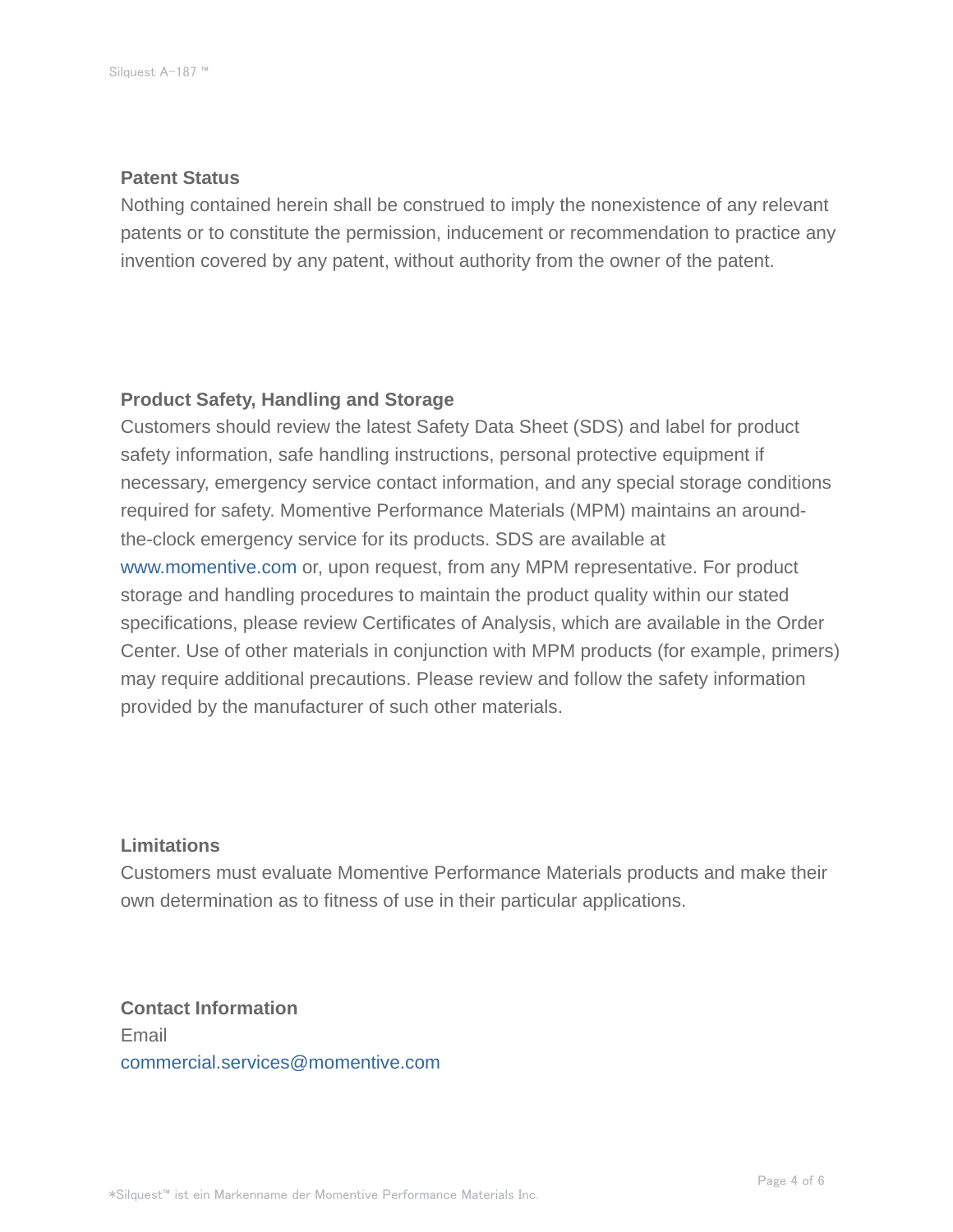| <b>Telephone</b> |                      |                              |                     |
|------------------|----------------------|------------------------------|---------------------|
| <b>Americas</b>  | <b>Latin America</b> | <b>EMEAI- Europe, Middle</b> | <b>ASIA PACIFIC</b> |
|                  |                      | East, Africa & India         |                     |
| +1 800 295 2392  | <b>Brazil</b>        | <b>Europe</b>                | <b>China</b>        |
| Toll free*       | +55 11 4534 9650     | +390510924300                | 800 820 0202        |
| +704 805 6946    | <b>Direct Number</b> | Direct number                | Toll free           |
| Direct Number    |                      |                              | +86 21 3860 4892    |
|                  |                      |                              | Direct number       |
| *All American    | <b>Mexico</b>        | India, Middle East &         | Japan               |
| countries        | +52 55 2169 7670     | <b>Africa</b>                | +81 3 5544 3111     |
|                  | <b>Direct Number</b> | + 91 44 71212207             | Direct number       |
|                  |                      | Direct number*               |                     |
|                  |                      | *All Middle Eastern          | <b>Korea</b>        |
|                  |                      | countries, Africa, India,    | +82 2 6201 4600     |
|                  |                      |                              |                     |

For literature and technical assistance, visit our website at: www.momentive.com

#### **DISCLAIMER:**

**THE MATERIALS, PRODUCTS AND SERVICES OF MOMENTIVE PERFORMANCE MATERIALS INC. AND ITS SUBSIDIARIES AND AFFILIATES (COLLECTIVELY "SUPPLIER"), ARE SOLD SUBJECT TO SUPPLIER'S STANDARD CONDITIONS OF SALE, WHICH ARE INCLUDED IN THE APPLICABLE DISTRIBUTOR OR OTHER SALES AGREEMENT, PRINTED ON THE BACK OF ORDER ACKNOWLEDGMENTS AND INVOICES, AND AVAILABLE UPON REQUEST. ALTHOUGH ANY INFORMATION, RECOMMENDATIONS, OR ADVICE CONTAINED HEREIN IS GIVEN IN GOOD FAITH, SUPPLIER MAKES NO WARRANTY OR GUARANTEE, EXPRESS OR IMPLIED, (i) THAT THE RESULTS DESCRIBED HEREIN WILL BE OBTAINED UNDER END-USE CONDITIONS, OR (ii) AS TO THE EFFECTIVENESS OR SAFETY OF ANY DESIGN INCORPORATING ITS PRODUCTS, MATERIALS, SERVICES, RECOMMENDATIONS OR ADVICE. EXCEPT AS PROVIDED IN SUPPLIER'S STANDARD CONDITIONS OF SALE, SUPPLIER AND ITS REPRESENTATIVES SHALL IN NO EVENT BE RESPONSIBLE FOR ANY LOSS RESULTING FROM ANY USE OF ITS MATERIALS, PRODUCTS OR SERVICES DESCRIBED HEREIN.** Each user bears full responsibility for making its own determination as to the suitability of Supplier's materials, services,